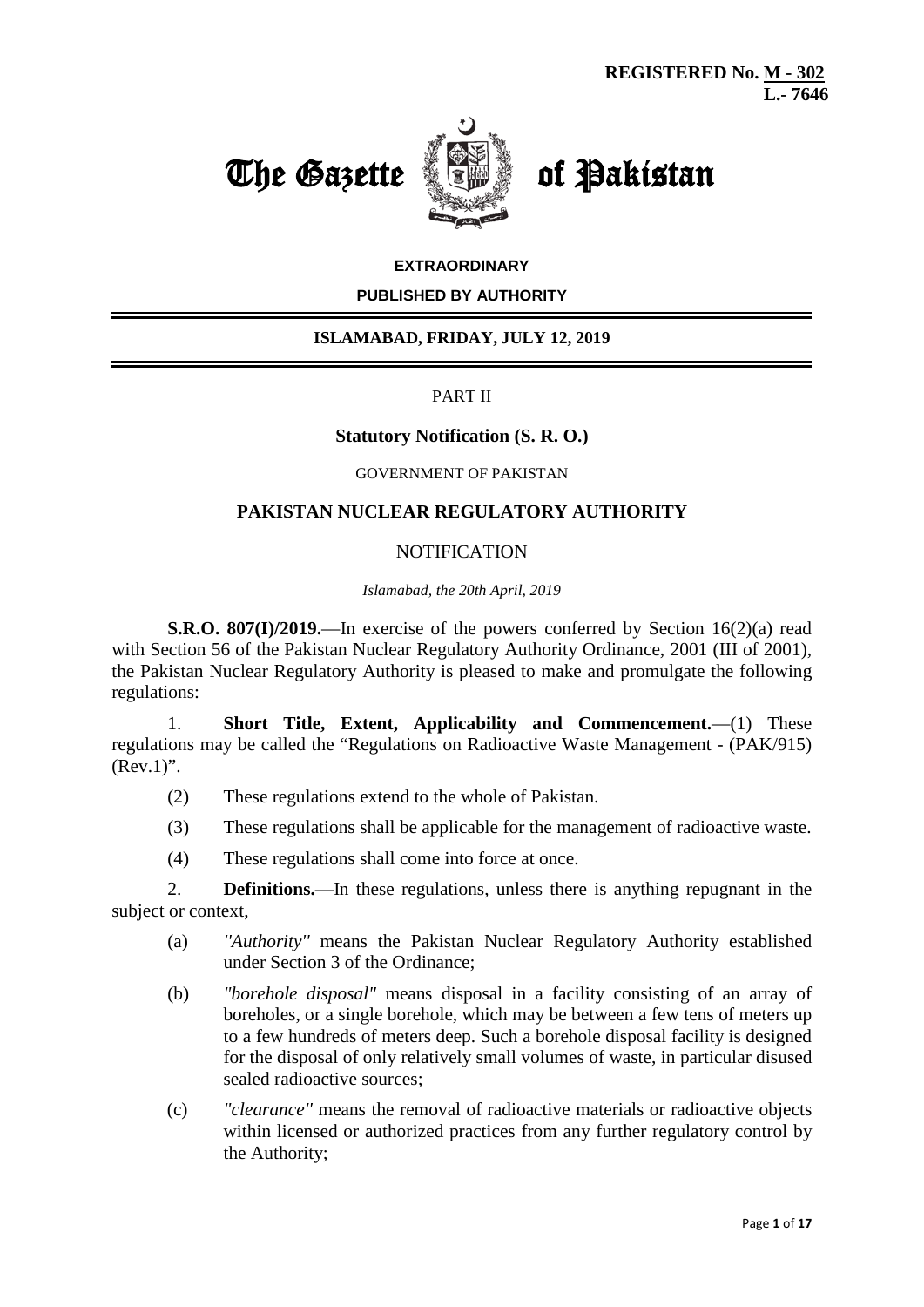- (d) *''clearance level''* means a value, established by the Authority and expressed in terms of activity concentration, at or below which a source of radiation may be released from regulatory control;
- (e) *"closure"* means administrative and technical actions directed at a disposal facility at the end of its operating lifetime;
- (f) *"conditioning"* means those operations that produce a waste package suitable for handling, transport, storage and disposal;
- (g) *"discharge"* means a planned and controlled release of, usually gaseous or liquid, radioactive material to the environment;
- (h) *"disposal"* means emplacement of waste in an appropriate facility without the intention of retrieval;
- (i) *"disposal facility"* means an engineered facility where radioactive waste is emplaced for disposal;
- (j) *"disused sealed radioactive source - (DSRS)"* means a radioactive source, comprising radioactive material that is permanently sealed in a capsule or closely bonded and in a solid form, excluding reactor fuel elements, that is no longer used, and is not intended to be used, for the purpose for which an authorization was granted;
- (k) *''dose constraint''* means a prospective and source related value of individual dose that is used in planned exposure situations as a parameter for the optimization of protection and safety for the source, and that serves as a boundary in defining the range of options in optimization;
- (l) *''facilities''* means nuclear facilities, irradiation installations, some mining and raw material processing facilities such as uranium mines, radioactive waste management facilities, and any other places where radioactive material is produced, processed, used, handled, stored or disposed of or where radiation generators are installed;
- (m) *"geological disposal facility"* means a facility for radioactive waste disposal located underground, usually several hundred meters or more below the surface, in a stable geological formation to provide long term isolation of radionuclides from the biosphere;
- (n) *"institutional control"* means control of a radioactive waste site by an authority or institution designated under the laws of a state. This control may be active (monitoring, surveillance, remedial work) or passive (land use control) and may be a factor in the design of a facility;
- (o) *"landfill disposal"* means disposal in a facility similar to a conventional landfill facility for industrial refuse but which may incorporate measures to cover the waste. Such a facility may be designated as a disposal facility for very low level radioactive waste with low concentrations or quantities of radioactive content;
- (p) *"licensee"* means the holder of a valid license issued by the Authority;
- (q) *"monitoring"* means the measurement of dose, dose rate or activity related to the assessment or control of exposure to radiation or radioactive substances, and the interpretation of the results;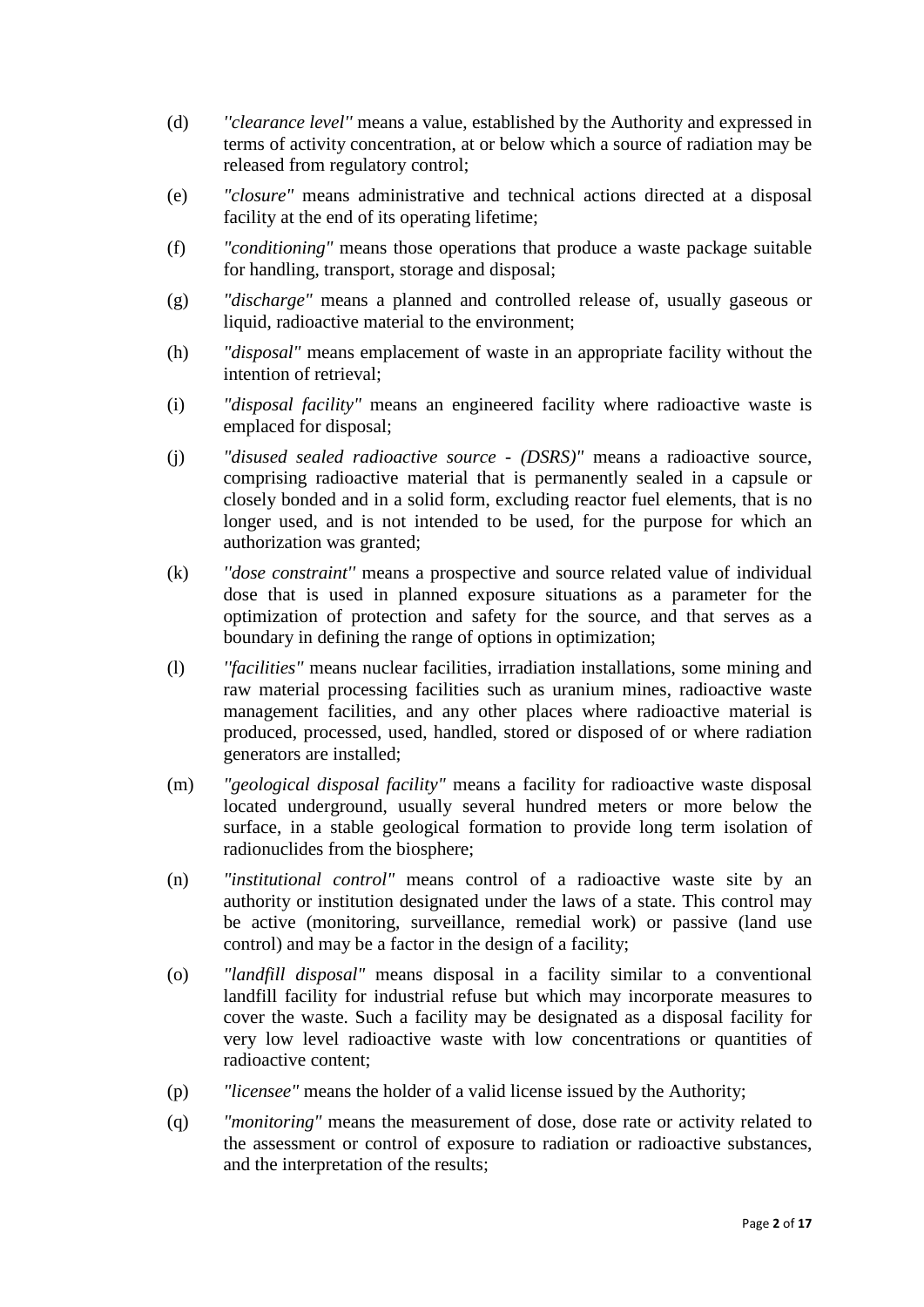- (r) *"near surface disposal facility"* means a facility for radioactive waste disposal located at or within a few tens of meters of the earth's surface;
- (s) *"NORM waste"* means naturally occurring radioactive material for which no further use is foreseen;
- (t) *"Ordinance"* means the Pakistan Nuclear Regulatory Authority Ordinance, 2001 (III of 2001);
- (u) *''predisposal''* means any waste management steps carried out prior to disposal, such as pretreatment, treatment, conditioning, storage and transport activities;
- (v) *"pretreatment"* means any or all of the operations prior to waste treatment, such as collection, segregation, chemical adjustment and decontamination;
- (w) *"radioactive waste"* means waste, generated irrespective of its origin, that contains, or is contaminated with, radionuclides at activity concentrations greater than the levels as established by the Authority in Regulations on Radiation Protection – (PAK/904), and may also be called as waste;
- (x) *"radioactive waste management"* means all administrative and operational activities involved in the handling, pretreatment, treatment, conditioning, transport, storage and disposal of radioactive waste;
- *(y) "recycling"* means the process of converting waste materials into new products;
- (z) *"representative person"* means an individual receiving a dose that is representative of the doses to the more highly exposed individuals in the population;
- (aa) *"reuse"* means the use of an item again after it has been used before;
- (bb) *"risk constraint"* means a source related value that provides a basic level of protection for the individuals most at risk from a source;
- (cc) *''sealed radioactive source - (SRS)''* means a radioactive source in which the radioactive material is; (a) permanently sealed in a capsule, or (b) closely bonded and in a solid form;
- (dd) *"segregation"* means an activity where types of waste or material, either radioactive or exempt, are separated or kept separate on the basis of radiological, chemical and physical properties, to facilitate waste handling and processing;
- (ee) *"storage"* means the holding of radioactive sources, radioactive material, spent fuel or radioactive waste in a facility that provides for their containment, with the intention of retrieval;
- (ff) *"supplier"* means any person or organization to whom a registrant or licensee delegates duties, totally or partially, in relation to the design, manufacture, production or construction of a source. The term supplier includes designers, manufacturers, producers, constructors, assemblers, installers, distributors, sellers, importers or exporters of a source;
- (gg) *"treatment"* means operations intended to benefit safety and economy by changing the characteristics of the waste;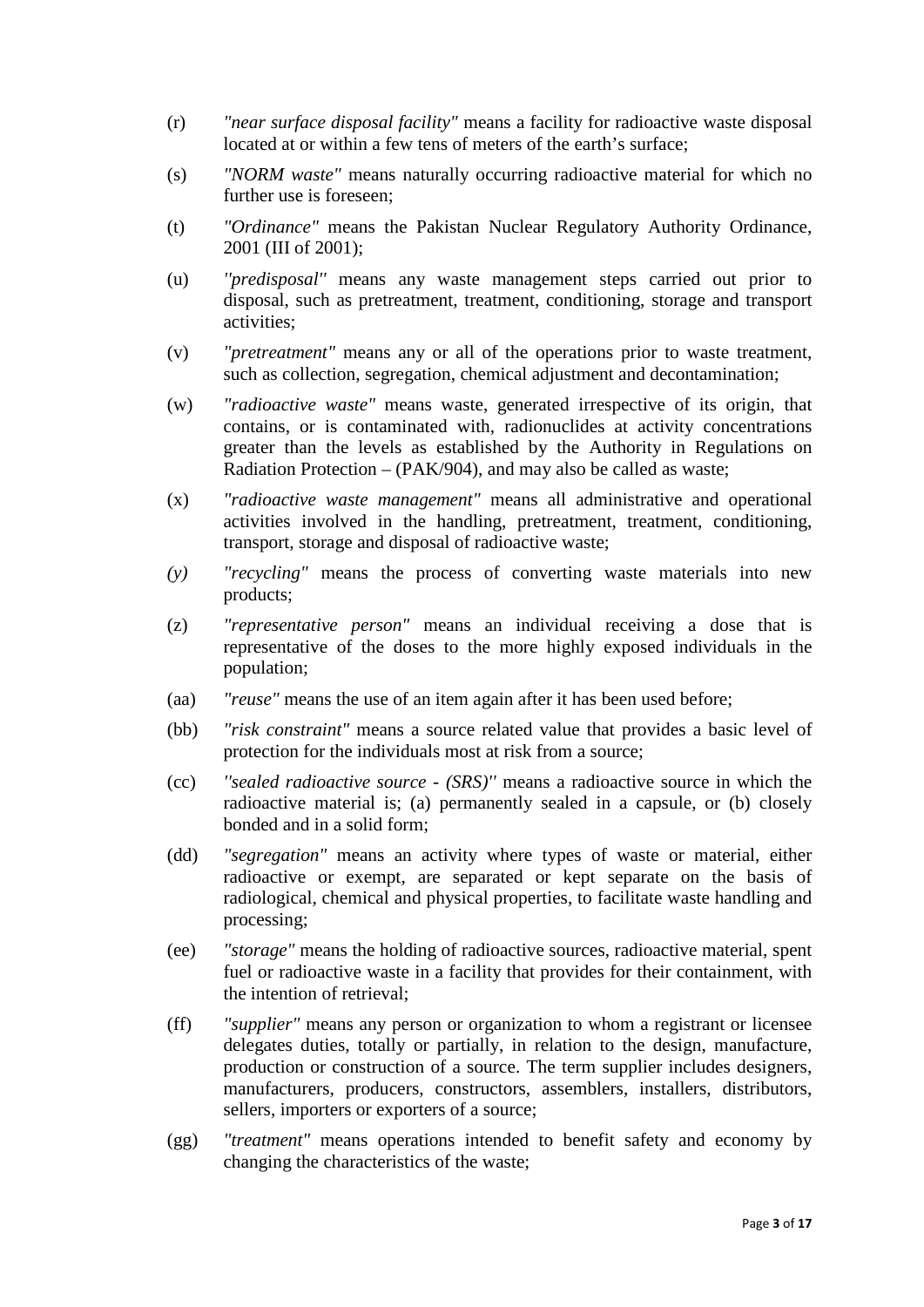- (hh) *"unrestricted use"* means the use of an area or material without any radiological based restrictions;
- (ii) *''waste acceptance criteria - (WAC)''* means quantitative or qualitative criteria specified by a licensee of waste management facility and approved by the Authority, for the waste form and waste package to be accepted by the licensee of a waste management facility;
- (jj) *''waste characterization''* means determination of the physical, mechanical, chemical, radiological and biological properties of radioactive waste to establish the need for further adjustment, treatment or conditioning, or its suitability for further handling, processing, storage or disposal;
- (kk) *"waste form"* means the waste in its physical and chemical form after treatment and conditioning resulting in a solid product prior to packaging;
- (ll) *''waste inventory''* means quantity, radionuclides, activity and waste form characteristics of wastes for which a licensee is responsible; and
- (mm) *"waste package"* means the product of conditioning that includes the waste form and any container and internal barrier e.g. absorbing materials and liners as prepared in accordance with the requirements for handling, transport, storage and disposal.
- 3. **Scope.**—These regulations shall cover the following:

(1) The management of all types of radioactive waste including Disused Sealed Radioactive Sources (DSRS) and orphan sources.

(2) The radioactive waste management facilities such as storage facility, predisposal facility, all types of disposal facilities such as landfill disposal, near surface disposal, geological disposal, borehole disposal, etc. and activities that are involved in the management of radioactive waste.

4. **Interpretation.**—The decision of the Chairman PNRA regarding interpretation of any word or phrase of these regulations shall be final and binding.

5. **General Responsibilities.**—(1) The licensee shall have the prime responsibility for the safe management of its entire radioactive waste including DSRS.

- (2) The licensee shall:
- (a) Ensure that radioactive waste is managed by appropriate segregation, characterization, classification, treatment, conditioning, storage and disposal;
- (b) Use best available technologies and techniques at various steps in the management of radioactive waste;
- (c) Store and dispose radioactive waste and DSRS only at authorized facility; and ensure that disposal of radioactive waste and DSRS is not unnecessarily delayed;
- (d) Establish and maintain a mechanism to provide and ensure adequate financial resources needed to implement the requirements of these regulations, where so required by the Authority; and
- (e) Ensure that personnel involved in the radioactive waste management activities are trained, qualified and competent.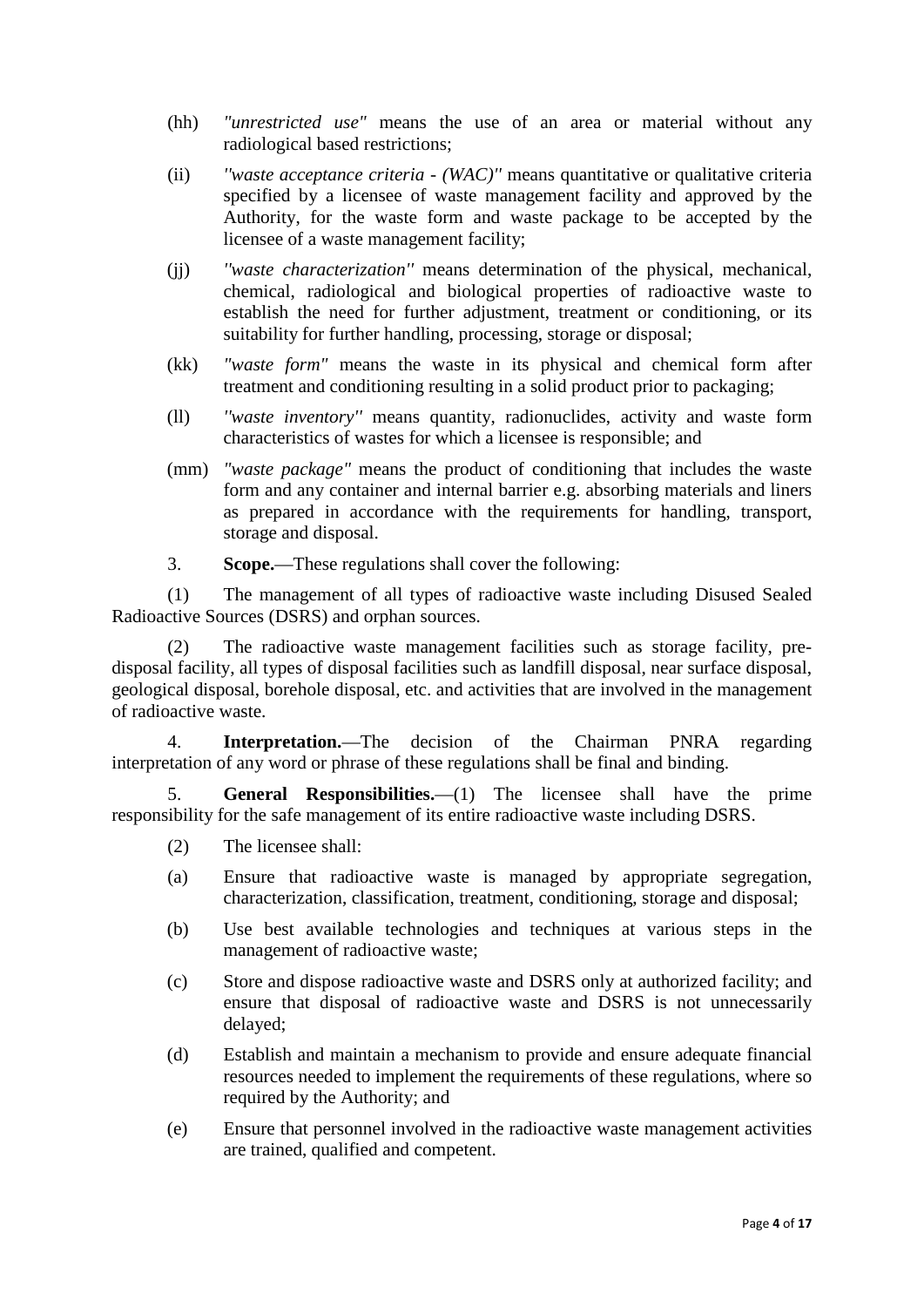6. **Radiation Protection.**—The licensee shall follow the requirements of radiation protection as specified in Regulations on Radiation Protection – (PAK/904) while managing the radioactive waste.

7. **Physical Protection and Security.**—(1) The licensee shall ensure that all necessary measures are taken to ensure physical protection and security of radioactive waste and DSRS according to the requirements of Regulations on Physical Protection of Nuclear Materials and Nuclear Installations – (PAK/925) and Regulations on Security of Radioactive Sources – (PAK/926) respectively.

(2) The measures shall be implemented to ensure an integrated approach to safety and nuclear security measures in the management of radioactive waste.

8. **Emergency Preparedness.**—The licensee shall establish and maintain emergency preparedness and response plans commensurate with the hazards associated with the radioactive waste facilities and activities, and shall follow applicable PNRA Regulations.

9. **Management System.**—The licensee shall develop and implement a comprehensive management system to provide assurance of quality to all safety related activities, systems and components throughout the life time of a facility which may affect safe management of radioactive waste.

10. **Safety Culture.**—The licensee shall establish and maintain a strong safety culture by means of an effective management system and a demonstrated commitment to safety on the part of senior management.

11. **Interdependences.**—(1) The licensee shall take into account interdependences among all steps in the predisposal management of radioactive waste as well as the impact of the anticipated disposal option.

(2) All activities from the generation of radioactive waste up to its disposal, including its processing shall be considered as part of a larger entity, and the management elements of each step shall be selected so as to be compatible with those of the other steps.

12. **Designation of Radioactive Waste Management Officer.**—The licensee shall designate a Radioactive Waste Management Officer (RWMO) for the implementation of these regulations, when so required by the Authority, who is under the administrative control of a person responsible for safety. The RWMO shall meet the basic qualification criteria given in Schedule I of these regulations.

13. **Radioactive Waste Management Program.**—The licensee shall manage its radioactive waste in accordance with the radioactive waste management program (RWMP) approved by the Authority.

14. **Control of Radioactive Waste Generation.**—(1) The licensee shall keep radioactive waste generation to the minimum, arising from the operation of its facility or carrying out any activity, to the extent practicable.

(2) The licensee shall carefully plan siting, design, construction, commissioning, operation, shutdown and decommissioning of facilities in which radioactive waste is generated to keep the volume and the radioactive content of the waste arising to the minimum practicable.

(3) Measures to control the generation of radioactive waste, in terms of both volume and radioactivity content, shall be considered before the construction of a facility, beginning with the design phase, and throughout the lifetime of the facility.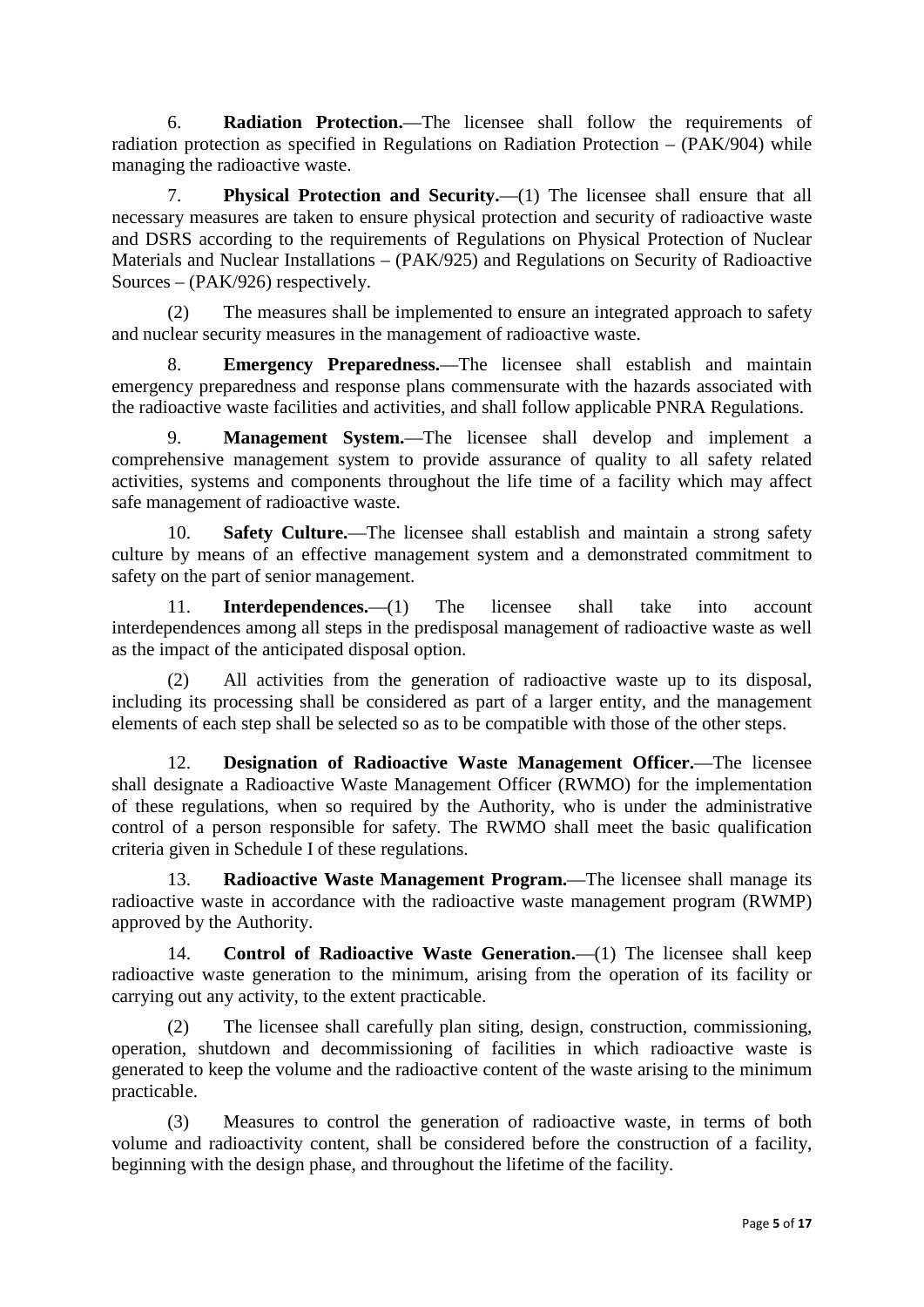(4) The licensee shall adopt prudent management practices to ensure unnecessary generation of radioactive waste arising from its activities.

15. **Reuse and Recycling of Radioactive Waste and DSRS.**—(1) The reuse and recycling of radioactive waste and DSRS shall be subject to approval by the Authority after safety assessment.

(2) The reuse and recycling of radioactive waste and DSRS shall be applied to the extent possible to keep the generation of radioactive waste to the minimum level practicable.

16. **Characterization and Classification of Radioactive Waste.**—(1) The licensee, at the various steps in the management of radioactive waste, shall:

- (a) Characterize the radioactive waste in terms of its physical, mechanical, chemical, radiological and biological properties; and
- (b) Classify the radioactive waste according to the activity concentration and halflives of the radionuclides keeping in view the perspective of its future disposal as given in Schedule II and submit the classification scheme to the Authority for approval.

17. **Processing of Radioactive Waste.**—(1) Radioactive material for which no further use is foreseen, and with characteristics that make it unsuitable for authorized discharge, authorized use or clearance from regulatory control, shall be processed and stored as radioactive waste. The processing of radioactive waste shall be based on appropriate consideration of the characteristics of the waste and of the demands imposed by different steps in its management including pretreatment, treatment, conditioning, transport, storage and disposal.

(2) Radioactive waste shall be processed in such a way, that safety is appropriately ensured during normal operation, that measures are taken to prevent the occurrence of incidents or accidents, and that provisions are made to mitigate the consequences if accidents occur. The licensee shall ensure that processing of radioactive waste is consistent with the type of waste, the possible need for its storage, the anticipated disposal option, and the limits, conditions and controls.

The licensee shall ensure that radioactive waste is segregated at the point of origin and that the treatment and conditioning of radioactive waste is carried out in accordance with the waste acceptance requirements.

(4) Radioactive waste shall be processed in such a way that the resulting waste form can be safely stored and retrieved from the storage facility whenever required.

(5) The licensee shall establish provisions for identifying, assessing and dealing with radioactive waste or waste packages that do not meet process specifications and requirements for its safe handling, transport, storage and disposal.

(6) Waste packages shall be designed and produced such that radionuclides are confined under both normal operations and the accident conditions assumed to occur in handling, storage, transport and disposal.

(7) Consideration shall be given to the consequences of dealing with any secondary waste both radioactive and non-radioactive that may be created during processing.

18. **Discharge or Release of Radioactive Effluents to the Environment.**—(1) The applicant requiring license under PNRA regulations shall obtain an authorization from the Authority to discharge or release radioactive effluents to the environment.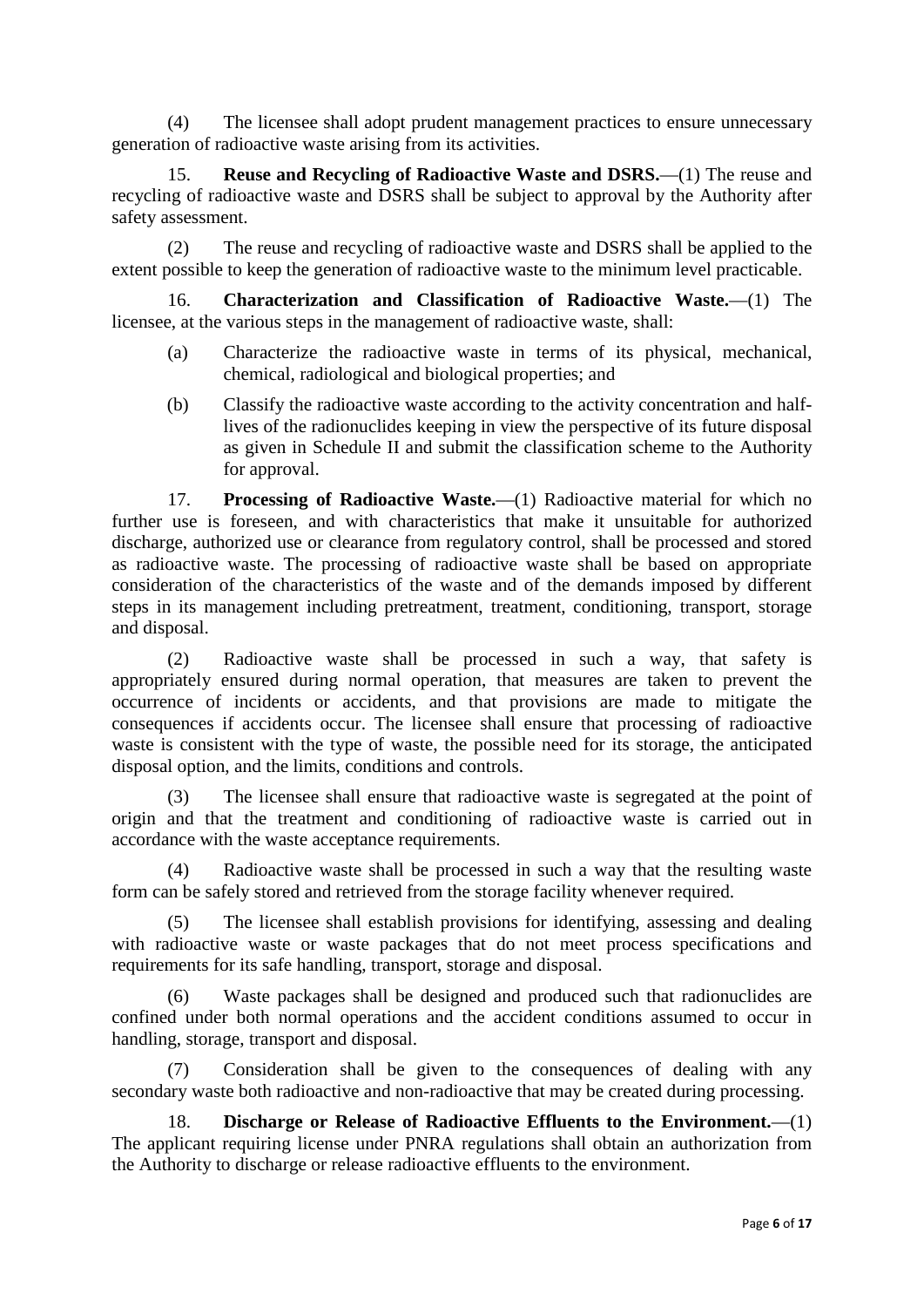(2) The applicant or licensee shall submit following information to the Authority along with the application for obtaining authorization:

- (a) The characteristics and activity of the material to be discharged, and the possible points and methods of discharge;
- (b) All significant exposure pathways by which discharged radionuclides can cause public exposure by performing an appropriate pre-operational study;
- (c) Assessment of the doses to the representative person due to the planned discharges;
- (d) The radiological environmental impacts assessments;
- (e) Estimate dose constraint in relation to the discharges of radioactive waste to the environment by taking into account the operation of other facility at the site if any; and
- (f) Determine discharge limits on the basis of the estimated dose constraint at the design stage of the facility.

(3) The licensee shall ensure that radioactive effluents are not discharged or released to the environment unless:

- (a) Such discharge is within the limits authorized by the Authority and is carried out in a controlled fashion using authorized methods; or
- (b) The public exposure committed by the discharges is below the exemption criteria as specified in applicable PNRA regulations.

(4) The licensee shall review and modify their discharge control measures with the approval of the Authority, as appropriate, by taking into account:

- (a) Operating experience;
- (b) Installation or establishment of any new facility or activity that may result in the increase of radiation exposure to the public; and
- (c) Any change in exposure pathways or in the characteristics of the representative person that could affect the assessment of doses due to the discharges.

(5) The licensee shall ensure that operational limits and conditions relating to public exposure are established. These operational limits and conditions shall:

- (a) Be used by the licensees as the criteria for demonstration of compliance after the commencement of operation of a facility;
- (b) Correspond to doses below the dose limits with account taken of the results of optimization of protection and safety;
- (c) Reflect good practice in the operation of similar facilities or activities;
- (d) Allow for operational flexibility; and
- (e) Take into account the results of the prospective assessment for radiological environmental impacts.

(6) In case the nuclear facility could cause public exposure outside the country, the licensee shall: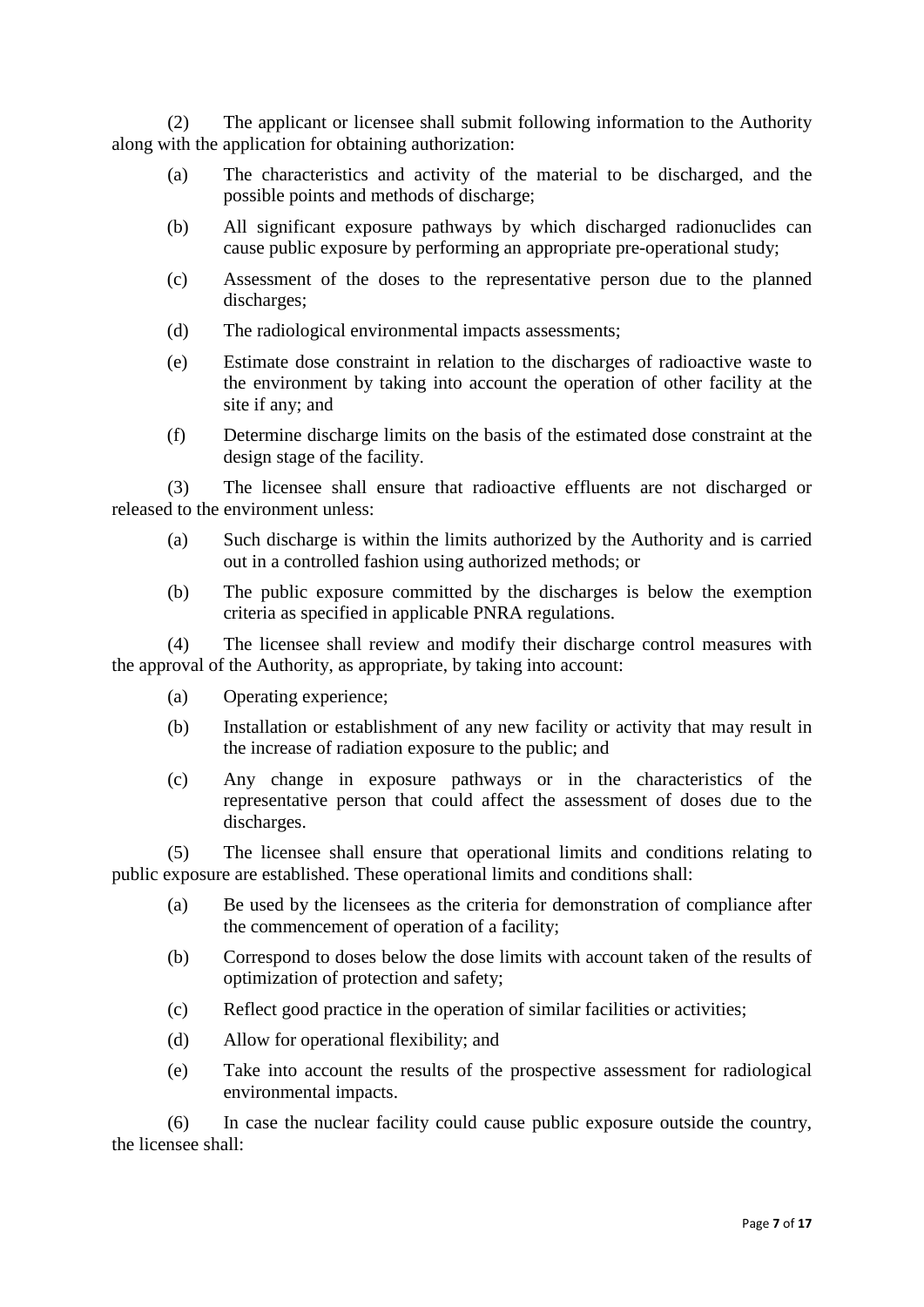- (a) Ensure that the assessment for radiological impacts includes those impacts outside the country; and
- (b) Establish requirements for the control of discharges to the extent possible.
- (7) The licensee shall:
- (a) Keep all radioactive discharges as far below the authorized limits as is reasonably achievable;
- (b) Monitor and record the discharges of radionuclides with sufficient detail and accuracy to demonstrate compliance with the authorized discharge limits and to permit estimation of the exposure of representative person of population;
- (c) Report discharges to the Authority on yearly basis and such shorter intervals as may be specified in the license; and
- (d) Notify to the Authority any event of discharges exceeding the authorized limits within forty eight (48) hours. The detailed event report shall be submitted within sixty (60) days containing:
	- (i) The description of the event that lead to release of radioactive material;
	- (ii) The probable cause of the event;
	- (iii) The measures taken to restore the normal operational conditions and to mitigate the consequences of radioactive releases and to avoid repetition of similar events in future;
	- (iv) The amount of concentration and activity of the released radioactive materials;
	- (v) The time and total duration of discharge; and
	- (vi) Estimated doses to the workers and public as a result of discharge.

(8) Whether activity is released within the clearance levels established by the Authority or radioactive waste is discharged under license, the licensee shall consider the non-radiological hazards of the released waste and shall comply with the requirements of any other relevant governmental agencies concerning those hazards.

19. **Clearance of Radioactive Waste from Regulatory Control.**—(1) The licensee shall seek permission from the Authority for the clearance of its radioactive waste and DSRS from further regulatory control.

(2) In case of DSRS, the licensee shall submit source certificate, current activity, and the technique used to determine the activity of the source to obtain clearance.

(3) In case of radioactive waste, the licensee shall submit information regarding the origin, characteristics in terms of its physical, mechanical, chemical, radiological and biological properties and the methodology used for the determination of its radionuclide content for the purpose of clearance.

(4) Clearance shall be granted on the basis of criteria specified in Regulations PAK/904.

(5) Clearance shall not be pertinent to radioactive waste that is volatile or flammable or is in a form that can easily cause radiation exposure.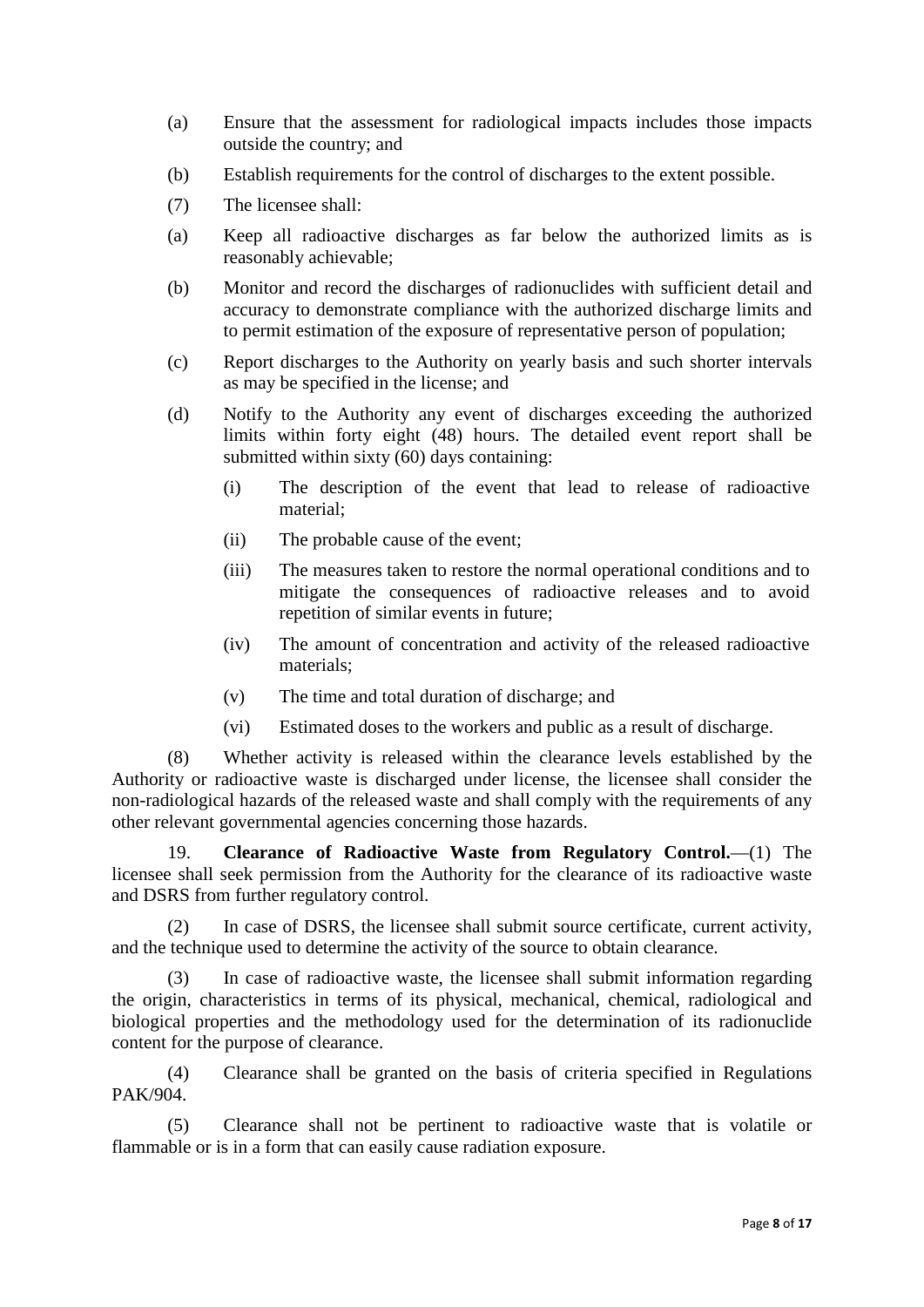(6) The licensee shall ensure that clearance of radioactive waste including DSRS is not unnecessarily delayed.

(7) All DSRS, cleared by the Authority, shall be managed as per Regulation 23 of these regulations.

(8) Other national regulations shall be applicable while disposing of the radioactive waste cleared from the Authority.

20. **Transfer of Radioactive Waste and DSRS.**—(1) The licensee shall not transfer radioactive waste and DSRS without:

- (a) Prior approval of the Authority; and
- (b) Confirmation that the person to which it is to be transferred has the necessary authorization to hold, use, recycle or manage that radioactive waste and DSRS.

(2) The licensee shall provide necessary information, so required by the Authority, prior to the transfer of radioactive waste and DSRS.

21. **Transport of Radioactive Waste.**—The licensee shall follow the requirements of the Regulations for the Safe Transport of Radioactive Material - (PAK/916) in case of transportation of radioactive waste and DSRS from its facility to another location.

22. **Waste Acceptance Criteria for Storage or Disposal.**—(1) The Waste Acceptance Criteria (WAC) shall be developed by the operator of the storage and disposal facility that specify the radiological, mechanical, physical, chemical and biological characteristics of waste packages and unpackaged waste that are to be processed, stored or disposed of at designated radioactive waste storage or disposal facility. WAC shall be subject to the approval of the Authority.

(2) Waste acceptance requirements and criteria for a given disposal facility shall ensure the safe handling of waste packages and unpackaged waste in conditions of normal operation and anticipated operational occurrences. It shall also ensure the fulfillment of the safety functions for the waste form and waste packaging with regard to safety in the long term.

(3) Modeling and testing of the behavior of waste forms shall be undertaken to ensure the physical and chemical stability of the different waste packages and unpackaged waste under the conditions expected in the disposal facility, and to ensure their adequate performance in the event of anticipated operational occurrences or accidents.

(4) Radioactive waste intended for disposal shall be characterized to provide sufficient information to ensure compliance with the WAC. Arrangements shall be put in place to verify that the waste and waste packages received for disposal comply with the WAC and, if not, to confirm that corrective measures are taken by the generator of the radioactive waste or the operator of the disposal facility. Quality control of waste packages shall be undertaken and achieved mainly on the basis of records, reconditioning testing e.g. of containers and control of the conditioning process. Post conditioning testing and the need for corrective measures shall be limited as far as practicable.

23. **Management of Disused Sealed Radioactive Sources.**—(1) DSRS or devices incorporating radioactive sources shall be considered as waste when there is no further use declared by the licensee. The licensee shall inform the Authority about the declaration of DSRS as waste.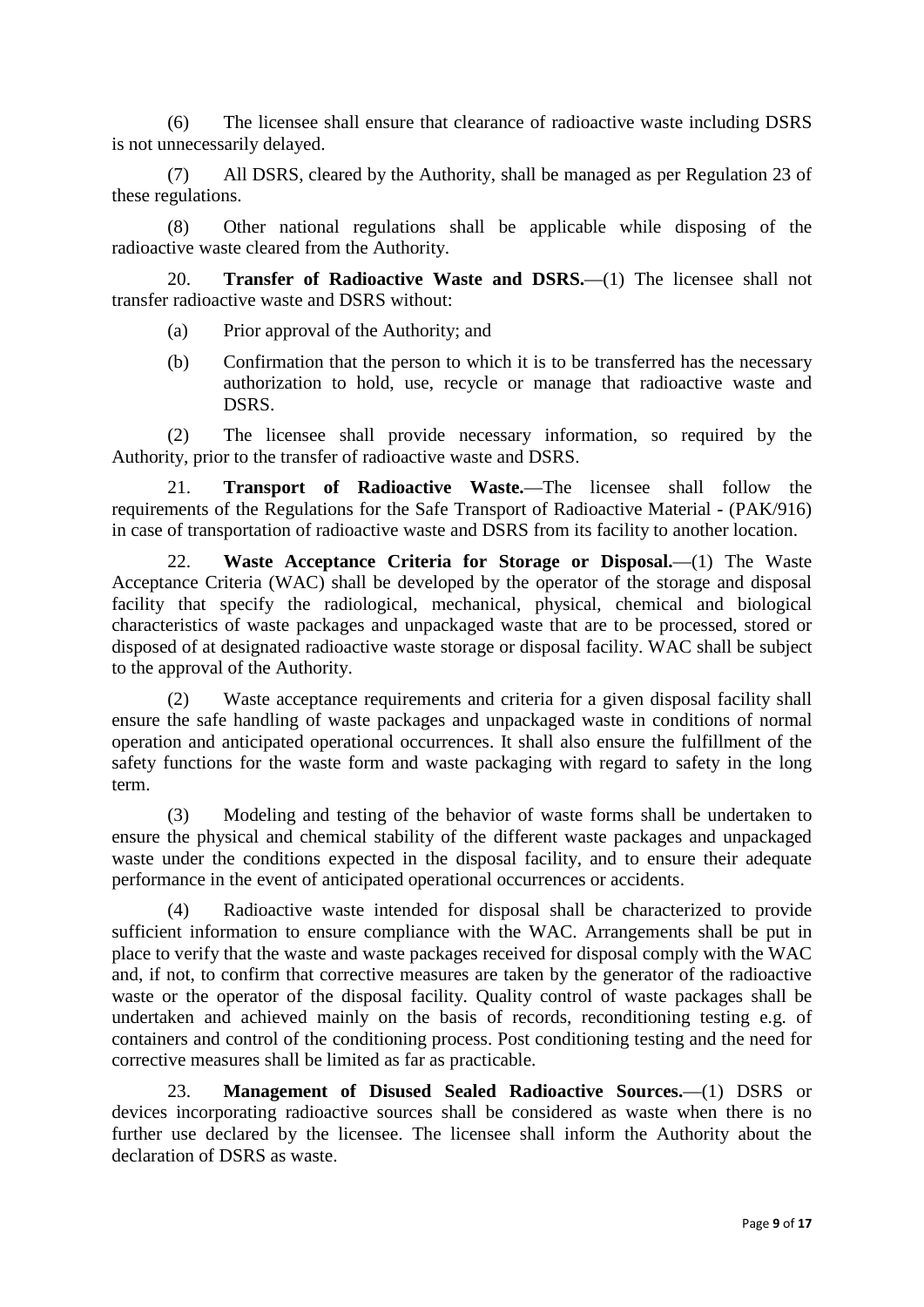(2) The licensee shall acquire all relevant technical information from the supplier and manufacturer of radioactive sources or devices incorporating radioactive sources to permit their safe and secure management.

(3) The licensee shall follow the instructions regarding the management of DSRS as specified in Schedule III.

(4) The return of the DSRS, if applicable, to the supplier shall be with the permission of the Authority.

(5) The licensee shall not dismantle any DSRS without prior approval of the Authority.

24. **Storage of Radioactive Waste.**—(1) When the radioactive waste is not suitable for discharge or release to the environment or for clearance within a reasonable time, the holder of the radioactive waste shall store such waste in its storage area or otherwise shall send the radioactive waste to the designated radioactive waste storage facility with the prior approval of the Authority and ensure that the criteria for acceptance of the waste at designated radioactive waste storage and disposal facility are met.

(2) The radioactive waste storage area shall be clearly demarcated and have controlled access.

(3) Radioactive waste shall be stored in such a way as to protect human health and the environment, present and future, and in particular shall not be stored in the vicinity of corrosive, explosive or flammable materials.

(4) The radioactive waste storage facility shall be designed in such a way that the waste can be retrieved whenever required. Measures for achieving this aim shall include the appropriate design and construction of openings, passages and handling systems and the incorporation of appropriate stacking systems or spacing for waste packages.

(5) The storage facility shall be designed on the basis of type of radioactive waste, its characteristics and associated hazards, radioactive waste inventory and also the assumed conditions for its normal operation and assumed incidents or accidents. It shall be designed and constructed for the likely period of storage, preferably with passive safety features, with the potential for degradation taken into account. Consideration shall be given to the dynamic and static loads resulting from the handling and stacking of the waste packages. The wall thickness of the containers, their filled weight and the stacking orientation shall be taken into account at the design stage.

(6) Provisions shall be made for the regular monitoring, inspection and maintenance of the radioactive waste and of the storage facility to ensure their continued integrity.

(7) The adequacy of the storage capacity shall be periodically reviewed, with account taken of the predicted radioactive waste arising, both from normal operation and from possible incidents, of the expected lifetime of the storage facility and of the availability of disposal options.

(8) The licensee shall ensure that each container containing radioactive waste bears a durable, clearly visible label bearing the radiation symbol which is legible for the whole period of storage.

(9) When it is proposed to store the radioactive waste for a long period of time, consideration shall be given to the protection of present and future generations.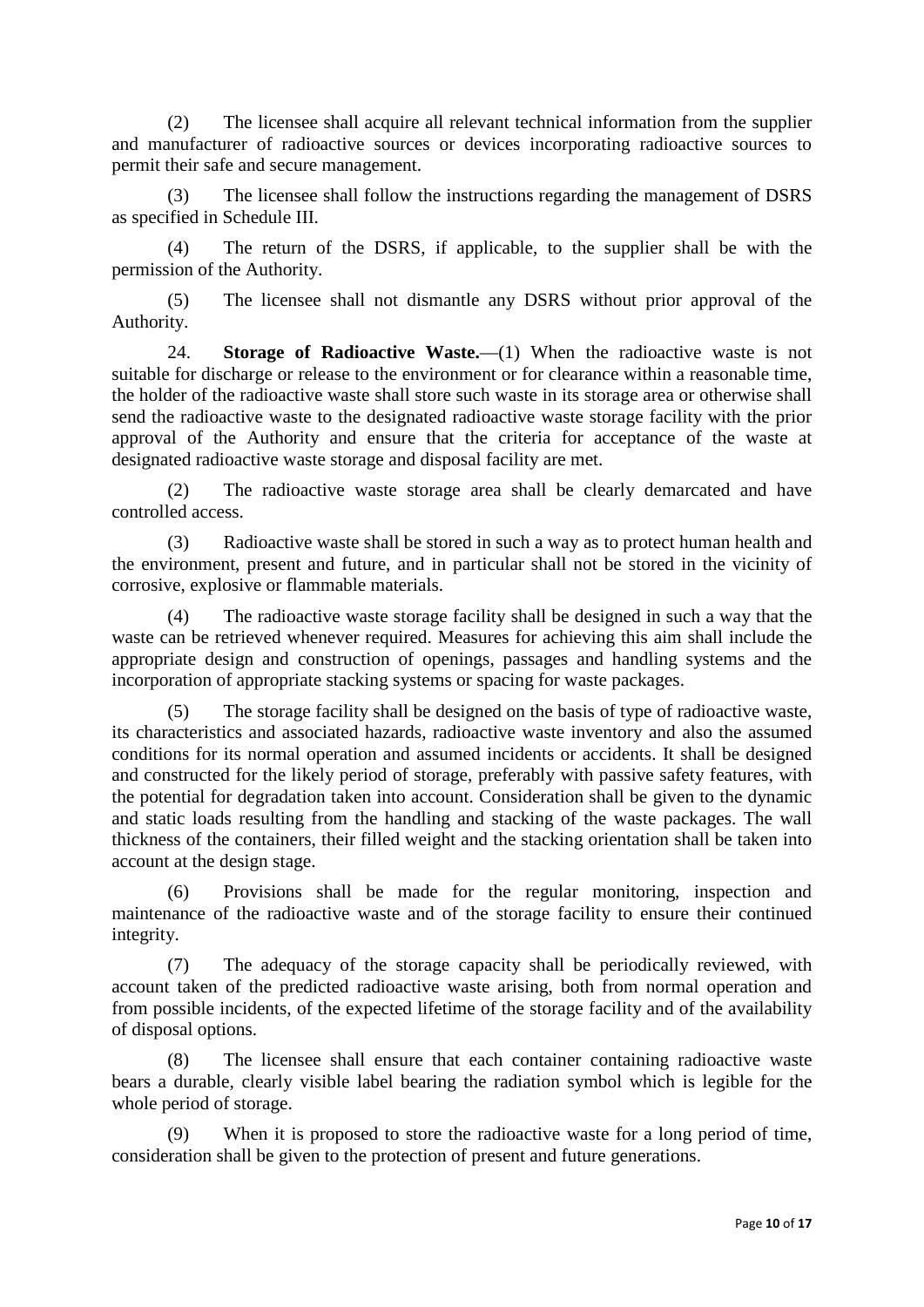(10) The licensee shall undertake regular verification of status of waste in storage.

(11) The need for remote handling shall be considered in cases where the waste package is a source of radiation at high dose rates, where there is a risk that radioactive aerosols or gases could be released to the working environment, or where the waste might pose a significant non-radiological hazard e.g. chemical toxicity.

(12) Arrangements for monitoring the radiological conditions in the waste storage facility shall be provided. Such arrangements for monitoring may include, as necessary, measurements of radiation dose rates, concentrations of airborne radioactive material, levels of both fixed and loose surface contamination and neutron flux rates.

Storage facilities shall be operated in accordance with a set of operational limits and conditions to identify the safe boundaries of operation. Operational limits and conditions for the storage of radioactive waste shall include, as appropriate:

- (a) Specifications for waste packages such as waste form, radionuclide content and container characteristics consistent with the WAC for the storage facility;
- (b) Requirements for safety systems, e.g. requirements for ventilation, heat removal, tank agitation and radiation monitoring, including requirements for the availability of these features in normal and abnormal conditions;
- (c) Periodic testing of equipment, especially backup systems that need to be available in emergency conditions;
- (d) Maximum radiation dose rates, especially on container surfaces;
- (e) Maximum levels of surface contamination for containers;
- (f) Requirements for training and qualification of personnel and minimum staffing levels; and
- (g) Limits on the cumulative radionuclide inventory.

25. **Pre-disposal Radioactive Waste Management Facility (PRWMF).**—(1) PRWMF shall be located and designed so as to ensure safety for the expected operating lifetime under both normal and possible accident conditions, and for their decommissioning. The need for operational maintenance, testing, examination and inspection shall be addressed from the conceptual design stage onward.

(2) All operations and activities important to safety shall subject to documented limits, conditions and controls, and shall be carried out by trained, qualified and competent personnel.

26. **Disposal of Radioactive Waste.**—(1) The licensee shall ensure that the provision of the main safety functions remain functional both in normal evolution of the disposal system and design failure of the disposal system.

The safety objective shall be to site, design, construct, operate and close a disposal facility so that protection after its closure is optimized, social and economic factors being taken into account. A reasonable assurance shall be provided that doses and risks to members of the public in the long term shall not exceed the dose constraints or risk constraints that were used as design criteria. The dose criteria shall be as follows:

(a) To comply with the dose limit for member of the public, a disposal facility shall be so designed that the calculated dose or risk to the representative person who might be exposed in the future as a result of possible natural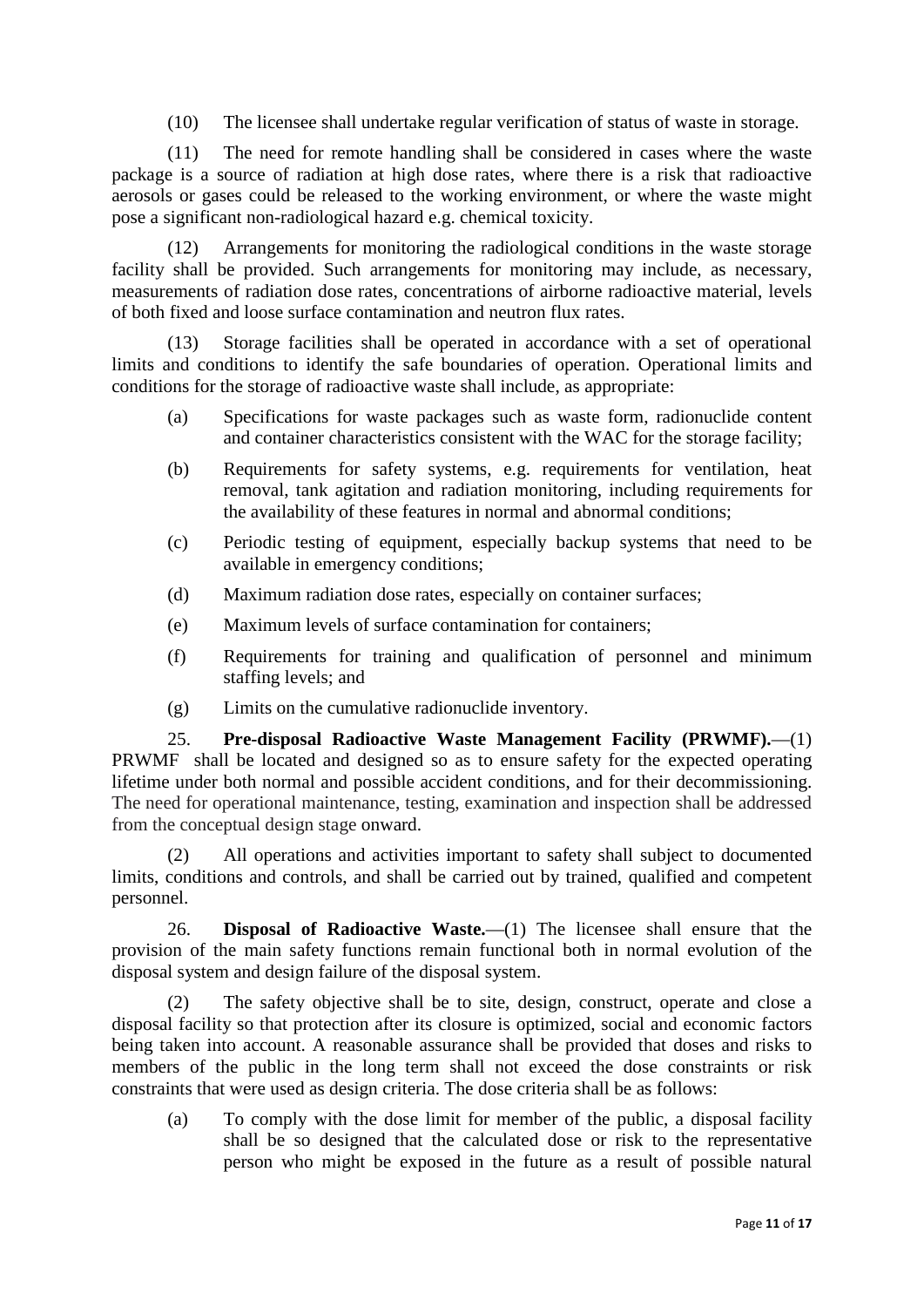processes affecting the disposal facility does not exceed a dose constraint of 0.3 mSv in a year or a risk constraint of the order of  $10^{-5}$  per year;

- (b) In relation to the effects of inadvertent human intrusion after closure if such intrusion is expected to lead to an annual dose of less than 1 mSv to those living around the site, then efforts to reduce the probability of intrusion or to limit its consequences are not warranted;
- (c) If human intrusion was expected to lead to a possible annual dose of more than 20 mSv to those living around the site, then alternative options for radioactive waste disposal shall be considered, for example, disposal of the radioactive waste below the surface, or separation of the radionuclide content giving rise to the higher dose; and
- (d) If annual doses in the range 1–20 mSv are indicated, then reasonable efforts shall be made at the stage of development of the facility to reduce the probability of intrusion or to limit its consequences by means of optimization of the facility's design.

(3) The disposal facility shall be sited, designed and operated to provide features that are aimed at isolation of the radioactive waste from people and from the accessible biosphere. The features shall aim to provide isolation for several hundreds of years for short lived waste and at least several thousand years for intermediate and high level waste. Consideration shall be given to both natural evolution of the disposal system and events causing disturbance of the facility.

(4) The site for a disposal facility shall be characterized at a level of detail sufficient to support a general understanding of both the characteristics of the site and how the site will evolve over time. This shall include its present condition, it's probable natural evolution and possible natural events, and also human plans and actions in the vicinity that may affect the safety of the facility over the period of interest. It shall also include a specific understanding of the impact on safety of features, events and processes associated with the site and the facility.

(5) The licensee shall evaluate the site and shall design, construct, operate and close the disposal facility in such a way that safety is ensured by passive means to the fullest extent possible and the need for actions to be taken, after closure of the facility, is minimized.

(6) The host environment shall be selected, the engineered barriers of the disposal facility shall be designed and the facility shall be operated to ensure that safety is provided by means of multiple safety functions. Containment and isolation of the waste shall be provided by means of a number of physical barriers of the disposal system. The performance of these physical barriers shall be achieved by means of diverse physical and chemical processes together with various operational controls. The capability of the individual barriers and controls together with that of the overall disposal system shall be demonstrated. The overall performance of the disposal system shall not be unduly dependent on a single safety function.

The engineered barriers, including the waste form and packaging, shall be designed, and the host environment shall be selected, so as to provide containment of the radionuclides associated with the waste. Containment shall be provided until radioactive decay has significantly reduced the hazard posed by the waste. In addition, in case of heat generating waste, containment shall be provided while the waste is still producing heat energy in amounts that could adversely affect the performance of the disposal system.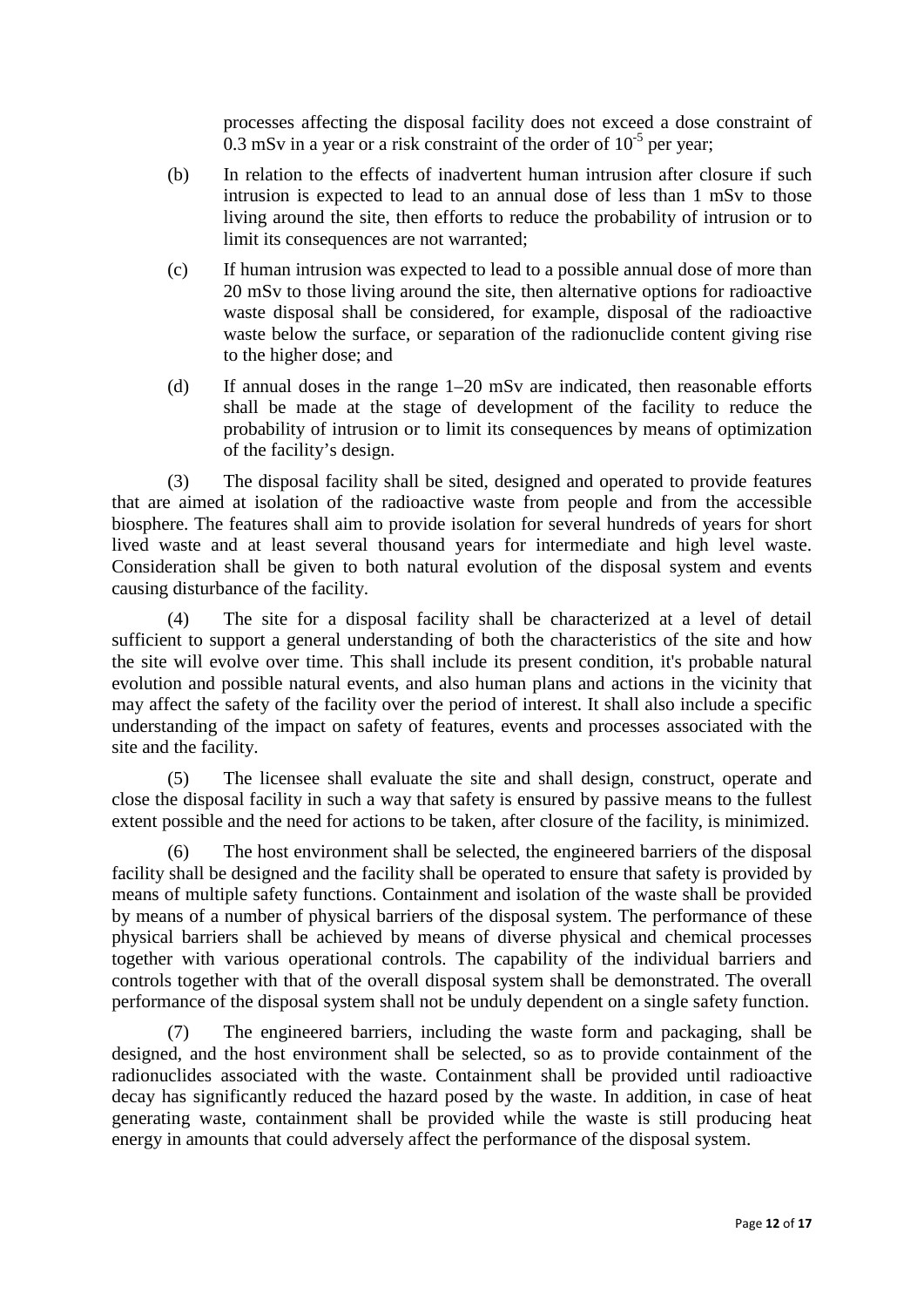(8) The disposal facility and its engineered barriers shall be designed to contain the waste with its associated hazard, to be physically and chemically compatible with the host geological formation and surface environment, and to provide safety features after closure that complement those features afforded by the host environment.

(9) The licensee shall retain all the information relevant to the disposal facility and shall retain the inspection records that demonstrate compliance with regulatory requirements. Such information and records shall be retained, at least up until the time when the information is shown to be superseded, or until responsibility for the disposal facility is passed on to another organization.

(10) Waste packages and unpackaged waste accepted for emplacement in a disposal facility shall conform to criteria that are fully consistent with, the design of the disposal facility in operation and after closure.

(11) A program of monitoring shall be carried out prior to, and during, the construction and operation of a disposal facility and after its closure. This program shall be designed to collect and update information necessary for the purpose of protection and safety. Information shall be obtained to confirm the conditions necessary for the safety of the workers and members of the public and protection of the environment during the period of operation of the facility. Monitoring shall also be carried out to confirm the absence of any condition that could affect the safety of the facility after closure.

(12) Plans shall be prepared for the period after closure to address institutional control and the arrangements for maintaining the availability of information on the disposal facility. These plans shall be consistent with passive safety features and shall form part of the safety analysis report on which authorization to close the facility is granted.

27. **Modification.**—The licensee shall not implement any modification in Structures, Systems, and Components (SSCs) and in the licensing documents without prior approval of the Authority. The record of any such modification shall be maintained.

28. **Management of NORM Waste.**—(1) NORM Waste containing naturally occurring radionuclides with the activity concentration greater than those specified in Schedule IV shall subject to the requirements of these regulations.

(2) In case the NORM waste contains activity concentrations higher than the specified values, prior approval of the Authority shall be required for the disposal of such NORM waste. Disposal methods for NORM waste shall be safe and practical that provides adequate protection to both human health and the environment. Such methods shall be designed to prevent contamination of natural resources such as underground water, soil, etc.

(3) Purposeful dilution to render NORM exempt shall not be performed.

(4) No person shall release NORM residue for unrestricted use unless it has activity concentration less than specified in Schedule IV or the activity concentration does not exceed specific values derived so as to meet a dose criterion of the order of 1 mSv in a year, which is commensurate with typical doses due to natural background levels of radiation.

(5) Records of disposal, including manifests, shall be maintained and made available as and when required by the Authority.

**Records and Reports.**—(1) The licensee shall maintain up-to-date inventory of radioactive waste and DSRS, on yearly basis or such shorter intervals as may be specified by the Authority, in his possession in such form and contain such details as the Authority may require.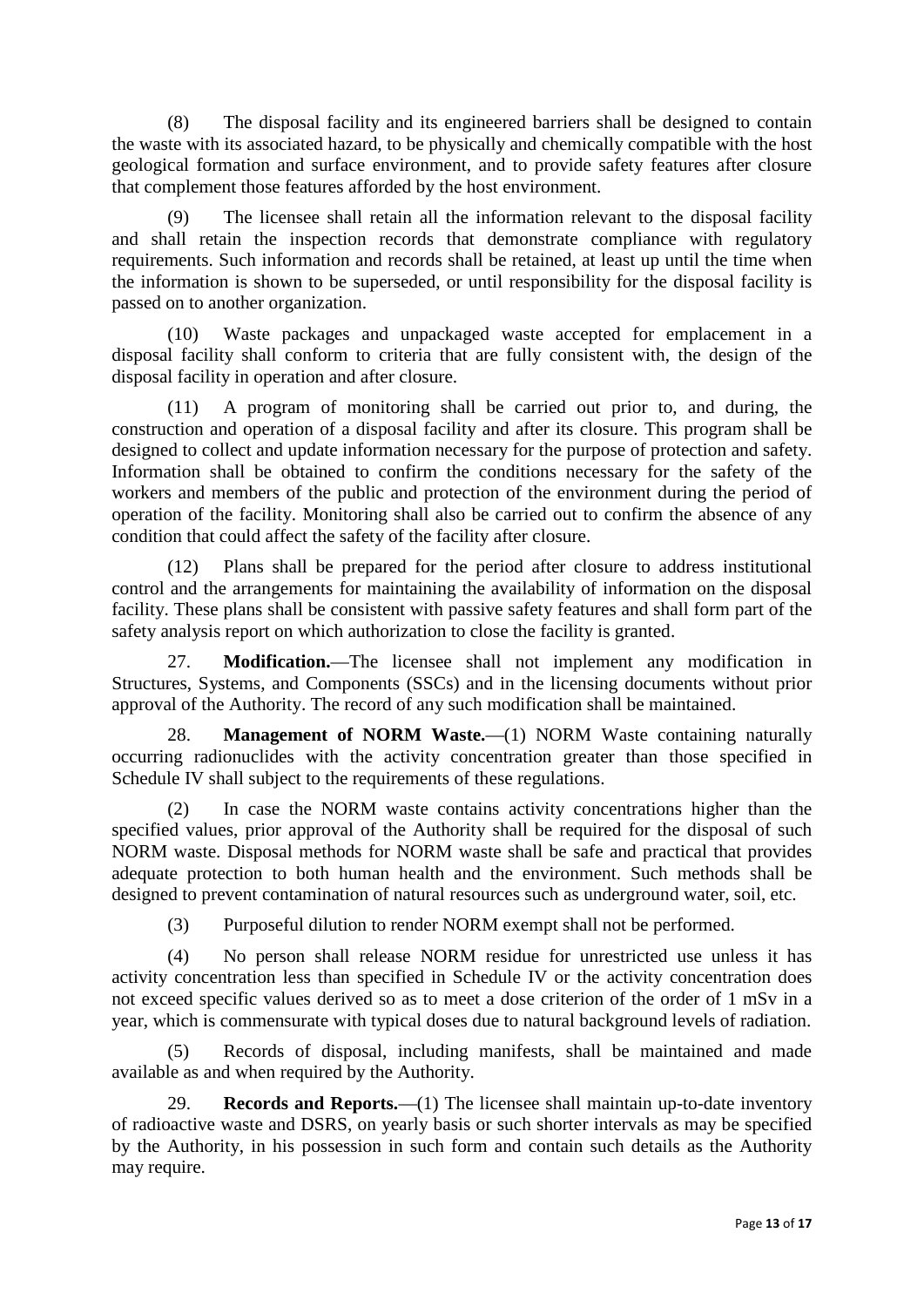(2) The licensee shall submit to the Authority an annual report including inventory and all other details relevant to the safe management of radioactive waste and DSRS.

(3) If any radioactive waste or DSRS has been lost, stolen or missing, the licensee shall inform promptly and submit preliminary report within forty eight (48) hours and submit a detailed report to the Authority within sixty (60) days on the matter and the actions which have been taken.

30. **Repeal.**— The "Regulations on Radioactive Waste Management - (PAK/915)" notified vide S.R.O. 765(I)/2005 dated  $3<sup>rd</sup>$  August, 2005 and its corresponding amendment notified vide S.R.O. 156(I)/2010 dated  $8<sup>th</sup>$  March, 2010 are hereby repealed.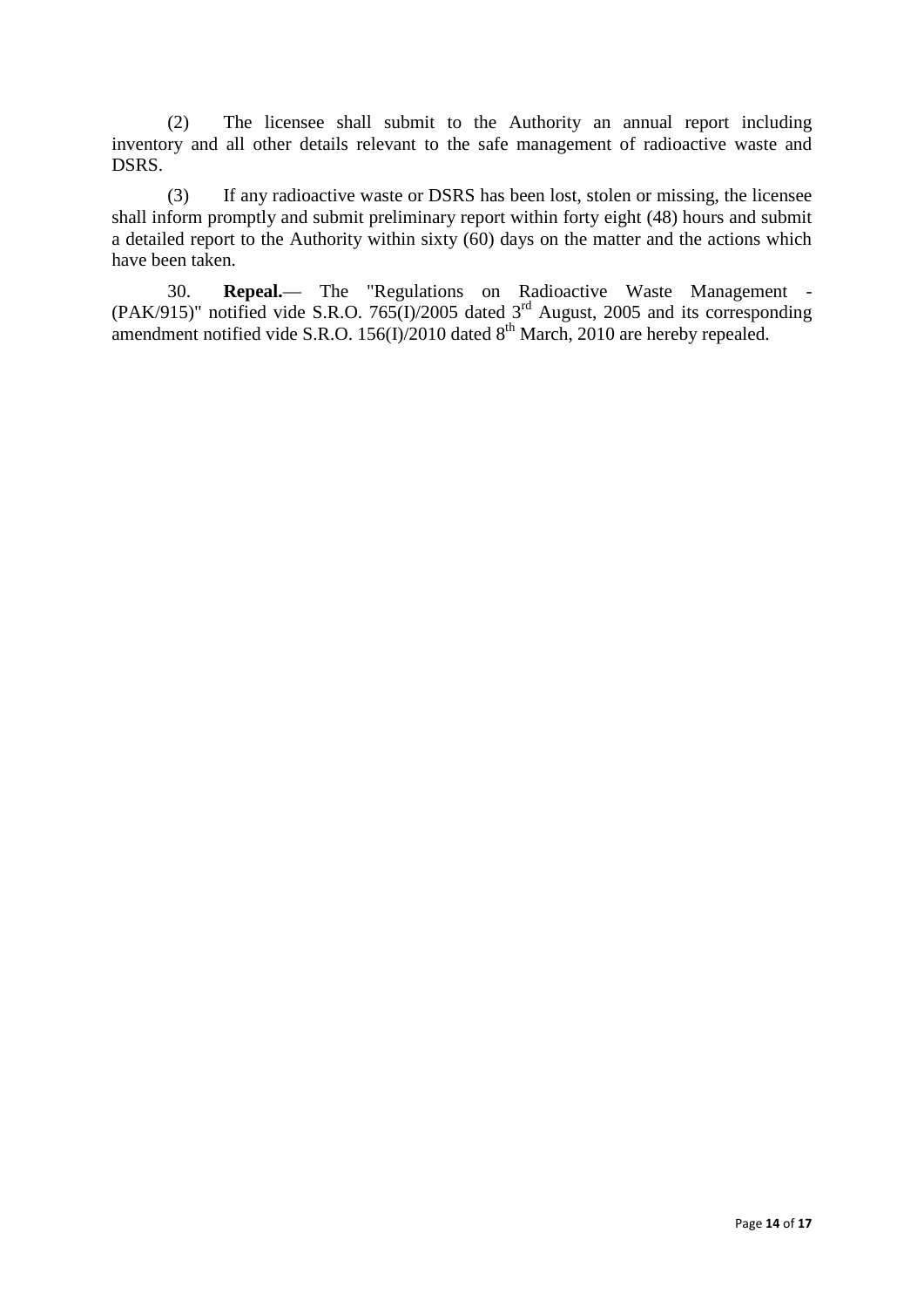## **Schedule I**

## **Basic Qualification Criteria for Radioactive Waste Management Officer (RWMO)**

Under Regulation 12 of these regulations, following are the basic qualification criteria for RWMO:

(1) A graduate in engineering or masters in basic science or bachelor in basic science four (04) years with a minimum experience of three (03) years in radioactive waste management.

#### OR

Masters in Nuclear Engineering or Nuclear Power Engineering or Medical Physics or Radiation Physics with minimum experience of two (02) years in radioactive waste management.

- (2) In addition to the above mentioned qualification criteria, RWMO shall be:
- (a) Well aware of the regulatory requirements, principles, procedures and practices for radioactive waste management and control of radioactive discharges;
- (b) Well aware of the testing and maintenance requirements for waste management system components, etc.;
- (c) Capable of performing his role in the emergency situations;
- (d) Well aware of the radioactive waste packaging requirements;
- (e) Well aware with the reporting of incidents significant to safety and physical protection to the Authority related to waste management in accordance with the relevant national regulations; and
- (f) Possessing good interpersonal and communication skills.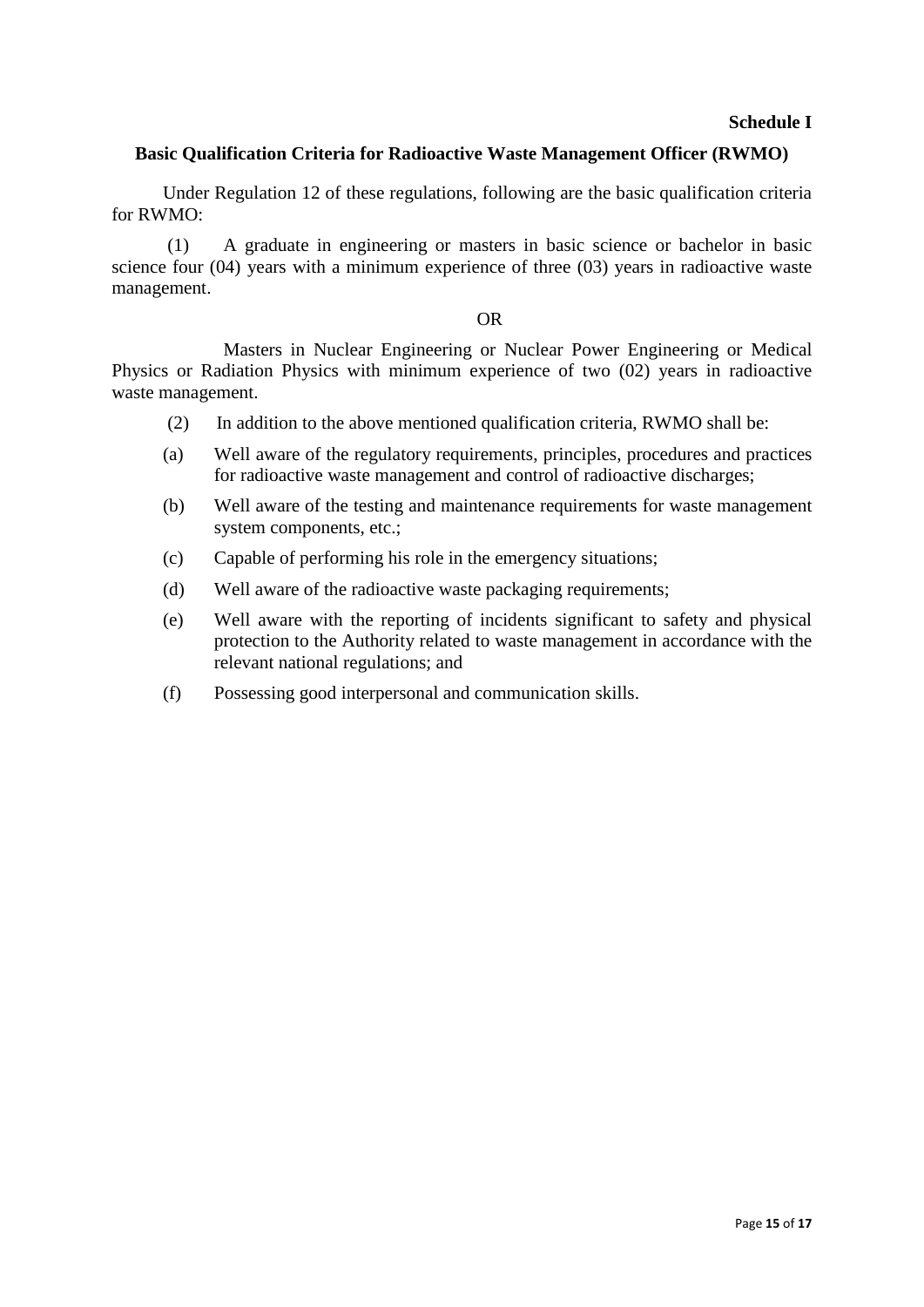# **Classification of Radioactive Waste**

(1) Exempt Waste (EW) - Waste that meets the criteria for clearance, exemption or exclusion from regulatory control for radiation protection purposes.

(2) Very Short Lived Waste (VSLW) - Waste that can be stored for decay over a limited period of up to a few years and subsequently cleared from regulatory control according to arrangements approved by the Authority for uncontrolled disposal, use or discharge. VSLW includes waste primarily containing radionuclides with very short halflives often used for research and medical purposes.

(3) Very Low Level Waste (VLLW) - Waste that does not necessarily meet the criteria of EW, but which does not need a high level of containment and isolation and, therefore, is suitable for disposal in near surface landfill type facilities with limited regulatory control. Such landfill type facilities may also contain other hazardous waste. Typical waste in this class includes soil and rubble with low levels of activity concentration. Concentrations of longer lived radionuclides in VLLW are generally very limited.

(4) Low Level Waste (LLW) - Waste that is above clearance levels, but with limited amounts of long lived radionuclides. Such waste requires robust isolation and containment for periods of up to a few hundred years and is suitable for disposal in engineered near surface facilities. This class covers a very broad range of waste. LLW may include short lived radionuclides at higher levels of activity concentration and long lived radionuclides, but only at relatively low levels of activity concentration.

(5) Intermediate Level Waste (ILW) - Waste that, because of its content, particularly of long lived radionuclides, requires a greater degree of containment and isolation than that provided by near surface disposal. However, ILW needs no provision or only limited provision for heat dissipation during its storage and disposal. ILW may contain long lived radionuclides, in particular alpha emitting radionuclides, which will not decay to a level of activity concentration acceptable for near surface disposal during the time for which institutional controls can be relied upon. Therefore, waste in this class requires disposal at greater depths, in the order of tens of meters to a few hundred meters.

(6) High Level Waste (HLW) - Waste with levels of activity concentration high enough to generate significant quantities of heat by the radioactive decay process or waste with large amounts of long lived radionuclides that need to be considered in the design of a disposal facility for such waste. Disposal in deep, stable geological formations usually several hundred meters or more below the surface is the generally recognized option for disposal of HLW